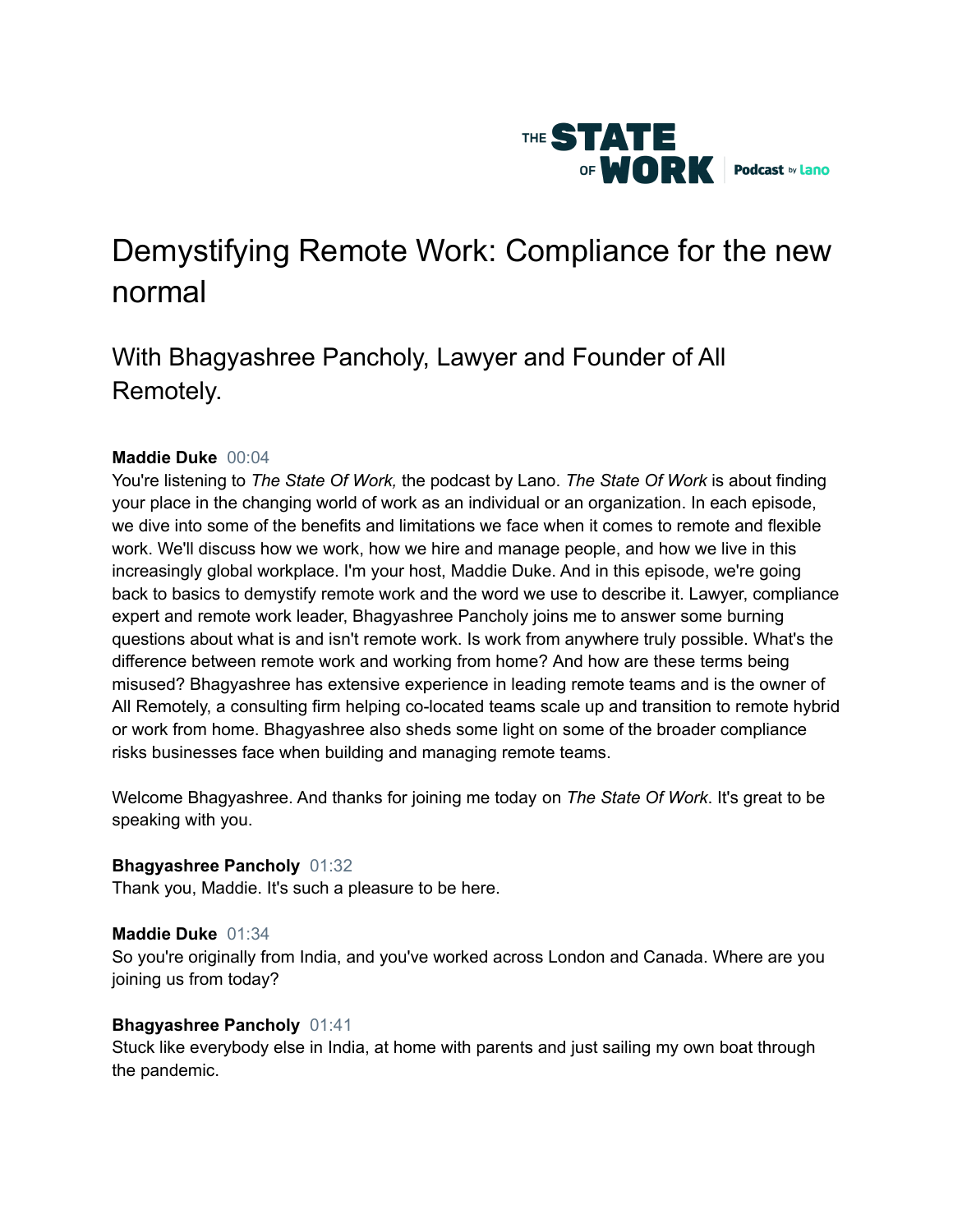#### **Maddie Duke** 01:51

Tell me about your experience working in those other countries. And I know you've got some experience. You know, you've been working remotely for quite some time. And you've managed quite large teams as well. Can you tell me a bit about that?

# **Bhagyashree Pancholy** 02:06

Sure. So I started working remotely back in 2012, as an external consultant to an all-remote company. And since I am a law graduate and an employment lawyer, I started working with them on their legal operational side. And that was my first stint with remote working and I fell in love with that. I love the flexibility. I love the fact that I could pretty much travel while working, I had a lot of time to spend with my family, I was newly married, so I wanted to spend more time at home, I pretty much had everything that I wanted. And from there, I decided that I would always actually look for remote jobs as opposed to going back into the office. But back in 2012, laws hadn't caught up. And what was happening was that, you know, even though I was looking for remote roles, I couldn't find any because people were not really accepting lawyers, as you know, remote consultants. So I switched to operations, because I'd got a background, and then I ended up managing a hybrid remote team that was globally distributed—62 members in eight countries, so much before the pandemic hybrid was cool for me, way back in 2015. So, yeah, so I worked from, I've worked from India, Argentina, London, Canada, US, Australia, and South Korea.

# **Maddie Duke** 03:35

Wow. Okay, so quite a bit, you've worked from quite a number of places. That's pretty amazing. And before this huge surge in remote work that we've seen in the last year or so. Which kind of leads me to the big question I have for you, which is just that, you know, right now the world and a lot of companies are really hyped up on changing. were changing up where we work from and how we work. And we're seeing lots of words and terms being thrown around to suggest some kind of remote work, like work from home work from anywhere, you know, distributed teams, hybrid models, as you say, what I'd really love to do is kind of demystify these terms with you, are you um... yeah, what do these terms really mean?

# **Bhagyashree Pancholy** 04:22

Yes, thank you. This is such a great question Maddie because so much has been written about these terms in so many blogs over the internet, for way if you have actually paid attention to the legal definitions of these terms. And because I'm a lawyer, I would actually like to interpret these terms in the legal sense. And these are not my personal definition. So these definitions have come out from the law courts across the globe. So let's just start with first and that is remote. So remote is pretty much what we understand in the simple sense, working from any case, that is not the office. So it's the broad umbrella under which we could actually put in terms like work from anywhere work from home. regionally distributed hybrid teleworking, everything comes at a remote. Now coming to regionally distributed or globally distributed, that means that the team is spread in different time zones or across geographies. It, it necessarily means that these teams are spread in different jurisdictions than the one where the company is incorporated, that work from home and work at home are actually two terms that I really want to stress upon, because I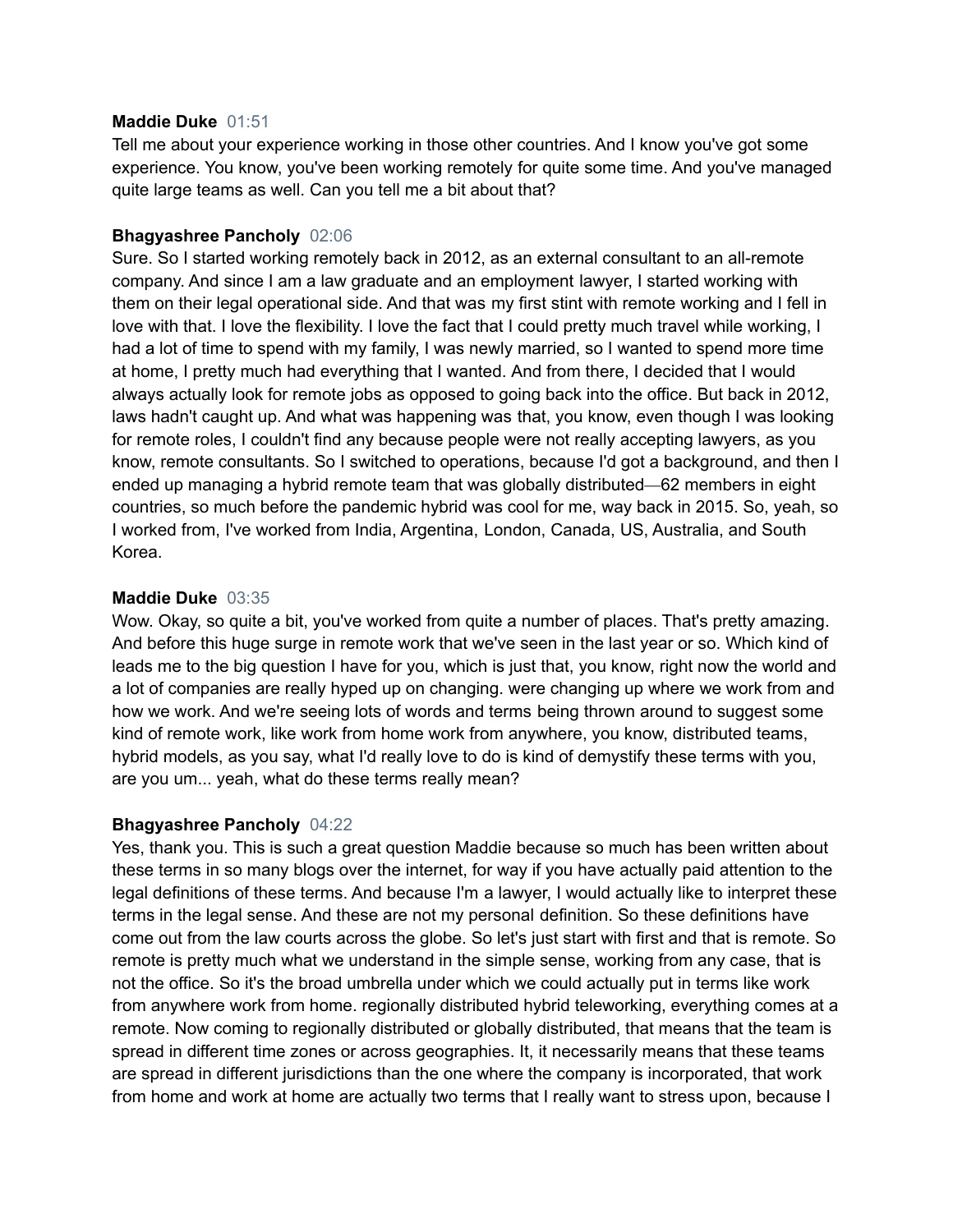see a lot of companies using these terms interchangeably in their employment contracts, workplace policies, and it could have massive legal repercussions. So work from home essentially means working from any place apart from the office, but within the same legal and tax jurisdiction, right. And it is, it is a longer, more permanent form of working while work at home is shorter. It could be a one time off arrangement, which essentially means that your location of work is fixed. And that is, in this case, the home. And then coming to the hybrid model, which essentially means that people would be working part-time from the office or a co-working space, and part-time from their home or again, from any place that is in the same legal and tax jurisdictions. So the important piece to remember here is that all of these are talking about legal and tax jurisdiction compliance, so you need to stay either in the same jurisdiction, if you're hopping those jurisdictions, there could be, of course, a lot of consequences. And coming to this most interesting term that was coined by so many companies in the last year was work from anywhere. It's such a beautiful concept, I personally would have loved to do that, you know, I could actually picture myself sitting on a beach with a Mai Tai in hand and a laptop with decent internet. But the funny thing is that work from anywhere is legally impossible. And we/I would love to elaborate more on that in the next questions. But I would just stop here to keep the suspense running.

#### **Maddie Duke** 07:23

Well, I definitely want to ask about that. I don't know about a Mai Tai in hand, though. Drinking on the job? Well is that allowed?

#### **Bhagyashree Pancholy** 07:33

...Now we're on the Zoom now, though!

# **Maddie Duke** 07:36

That's yeah, that's, you know, you've really shed light on the fact that all of these terms do mean different things and implicates legal compliance and what language you use. I mean, one thing that I've really noticed is that is companies making claims in recruitment campaigns, or, you know, general marketing or PR campaigns or big announcements that we've seen from companies that is saying now, everyone is allowed to work remotely or everyone now from now on is permanently working from home or working at home. And I have to, you know, have to question like, are they offering what they're claiming to offer?

# **Bhagyashree Pancholy** 08:22

Yeah, again, super, super interesting and super accurate question, because I'm so sure there are so many people who have actually fallen prey to these amazing marketing and clickbait titles, only to realize when they apply and they get rejected for not being in the right time zone, or in the right geographic location, or even on the right, immigration or visa status. So they're remote for a lot of companies right now is a pretty much ambiguous term. So they're using remote for pretty much any kind of setting. So they're not really pinpointing if they're allowing people to work from home. Or if it's a hybrid model. I mean, hybrid is totally different. You can't be using the term remote for it, but they're using it any which way. or remote could also mean that you are open to having employees from different jurisdictions that could be outside of the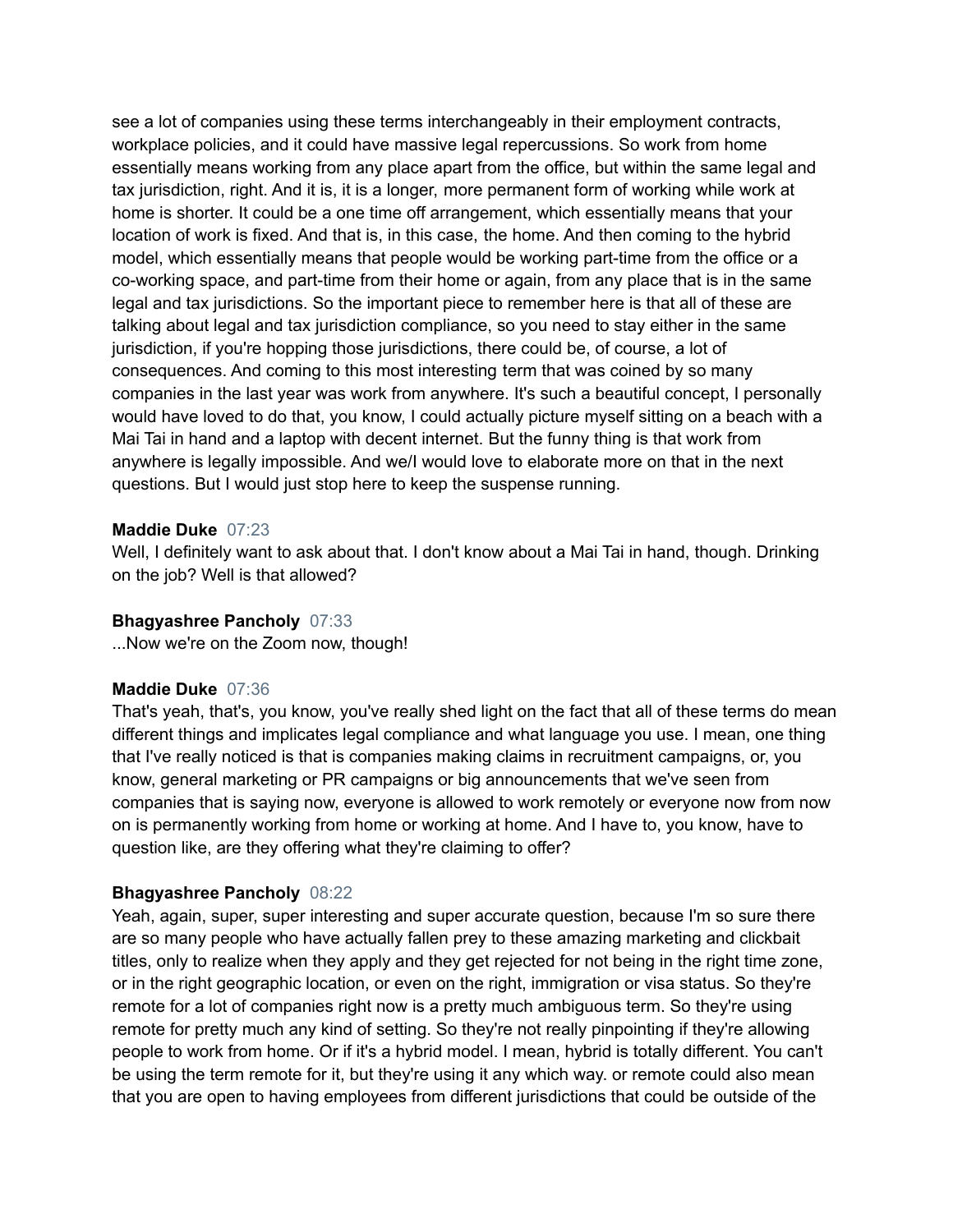same city outside of the same state outside of the same country. So it's a pretty ambiguous term. And when I've seen a lot of job seekers when they've applied, and then they have received this email saying, oh, sorry, we are hiring remote, but in USA only, and sometimes these Americans receive responses like Oh, sorry, we are hiring remote, but outside of California, Texas and some of these other states, right, so that's not remote by Yeah, okay.

#### **Maddie Duke** 09:47

What what should that be called then regional, that should actually be distributed or

# **Bhagyashree Pancholy** 09:52

i think i think we could pretty much call it remote but there needs to be a clear specification, as to where you need to be located, what timezone requirements are there or what your immigration or visa or eligibility requirements are because because what happens is like when a person is on a company-sponsored visa, they can't be changing their locations. So they have to be in that location by the time either they receive their permanent residence in that country or their citizenship. So for such people or for a lot of others, it becomes such a big ambiguous term that they only know what it truly means when they receive a rejection. And we all know that rejections are pretty, pretty sad. I mean, you've put in so much hard work applying, and then you just get rejected because you're not in the right time zone or location. So companies need to be very, very cautious and be very respectful of people who are applying and be very, very direct in how they advertise these positions.

#### **Maddie Duke** 11:03

Yeah. Are there any big examples that you've seen in the last 12 months or so? Where has it been a really inaccurate claim?

# **Bhagyashree Pancholy** 11:12

Yes, yes, there have been companies, we pretty much do know, I mean, a lot of our listeners would do as well. They pretty much made headlines last month with their "work from anywhere" claims for their employees. And they wrote such beautiful articles around it. I mean, kudos to the content team, and their marketing team for making it such clickbaity and to their PR team for placing it in the right publications. But as I said, work from anywhere is legally impossible. Now, I would like to first take this approach from the employee side, and then we would come to the employer side. So let's first talk about the employee: as an employee, you are more or less responsible, so if you have jurisdiction, you have to pay local taxes in the geographic location where you are located. So that would actually mean that, you know, you have to do all these legal and tax compliances for individual employee taxes, right? And, law is not only tax compliance, but ergonomic and health and safety compliances/workplace assessments, the compensation requires restructuring, the benefits package requests restructuring, what are their leaves, like? How can they apply for leave, all sorts of things need to be reviewed and restructured. So that's a massive hurdle. And as an employee, like I said, previously, if you're on a company-sponsored visa, to work in the country that you're currently working in, and then you pretty much can't be availing this work from anywhere policy of your company. Because when you are on such a visa, you have to maintain your status quo. So you have to maintain your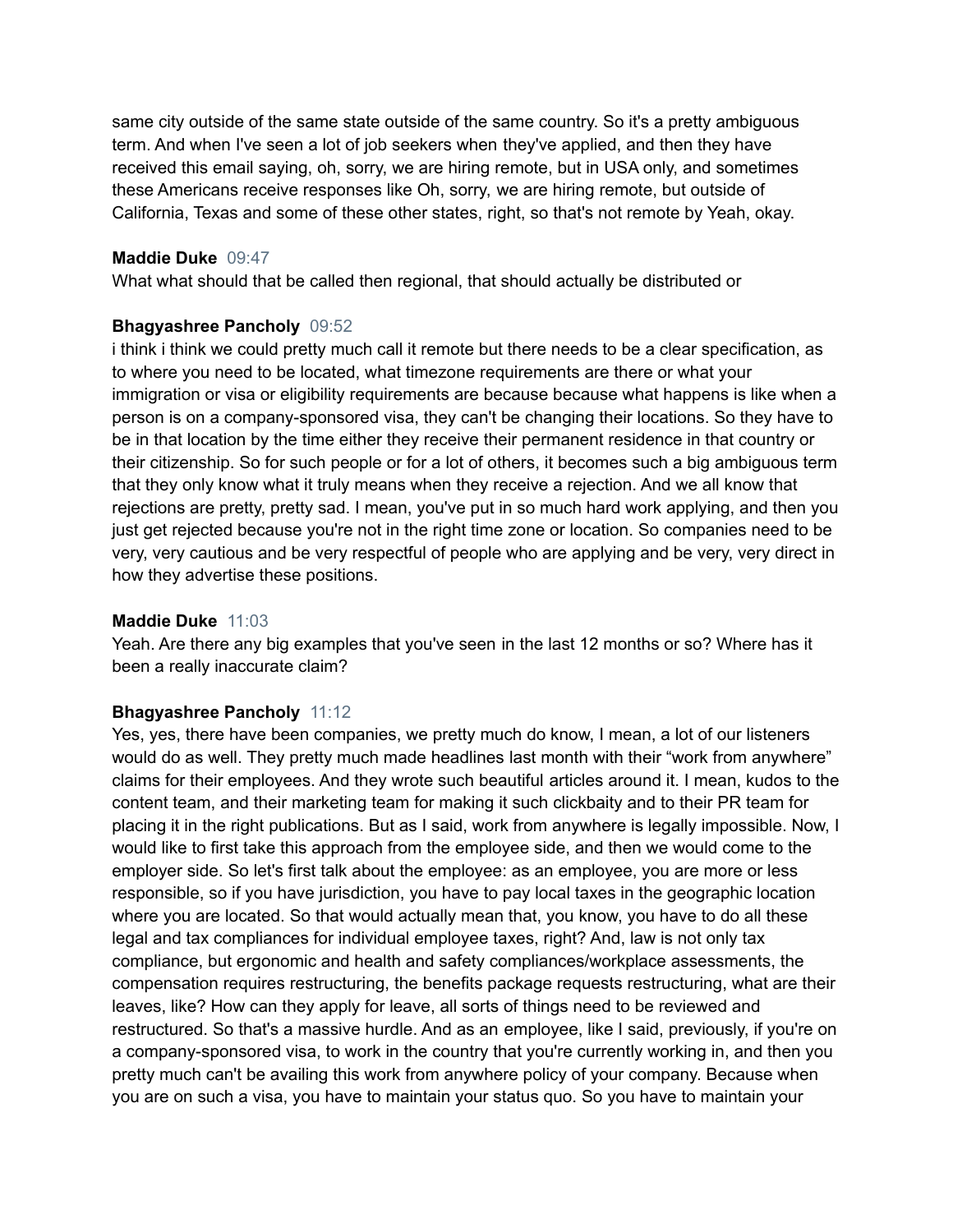official address, your residential address, your eligibility or employment eligibility criteria. So that essentially means that you can't really be working from Sweden, or Paris or any other beautiful, beautiful location, while your other colleagues could. And that could actually set in a lawsuit for discrimination in the workplace.

#### **Maddie Duke** 13:24

Wow. So interesting, how tricky it can get.

#### **Bhagyashree Pancholy** 13:27

Yes, it's very tricky. And then coming to the employer side, let's say just by sheer virtue of taking those people employees on your local entity, if you have multiple entities in the countries, so let's say if if, if an American employee wants to work from the French entity of the same country, it's easier for them, okay, so we will transfer you from our American entity to the French entity, and you can work from there. But what if that employee just by sheer nature of their job or by any other activity that they do while they're working for you make you liable for extra taxation in that country? Right. So corporate taxation is a massive gray area that a lot of companies haven't really thought about when they've rolled out these work from anywhere policies. And the third important thing is that a lot of countries have enacted remote work laws. And those have either been enacted as remote work laws, or they have been coming in as amendments to their existing employment and labor laws. And in all the remote work laws across the globe, be it the Irish one or the Spanish one or the Ukrainian, Croatian, Russian, Polish, English, anyone you pick. It pretty much uses an employer to fix the location of work, and that location needs to be documented and recorded, and has to go on the official records.

**Maddie Duke** 15:01 Yep.

#### **Bhagyashree Pancholy** 15:02

..and then they have to assess that workplace for health and safety, for ergonomics. Because if there were to happen, a workplace injury, the onus would be on the employer and not on the employee. And the employee could pretty much ask for work, workplace compensation claims. And the fourth major thing is your mobility challenges. When you allow employees to constantly have jurisdictions, the it flags, a massive, massive red flag around mobility that could actually make you liable for taxation. It could actually flag your company in the Immigration Department of respective countries, and your employees could be tracked by immigration officers. Sometimes they could just be people pinpointed, asked questions. If they do not have the right answers, they could be deported. Despite the fact that even if you have legal entities, they're big. And also because some of these employees may not have the right visa requirements to work in the country. Now they're working from.

**Maddie Duke** 16:11 Yep.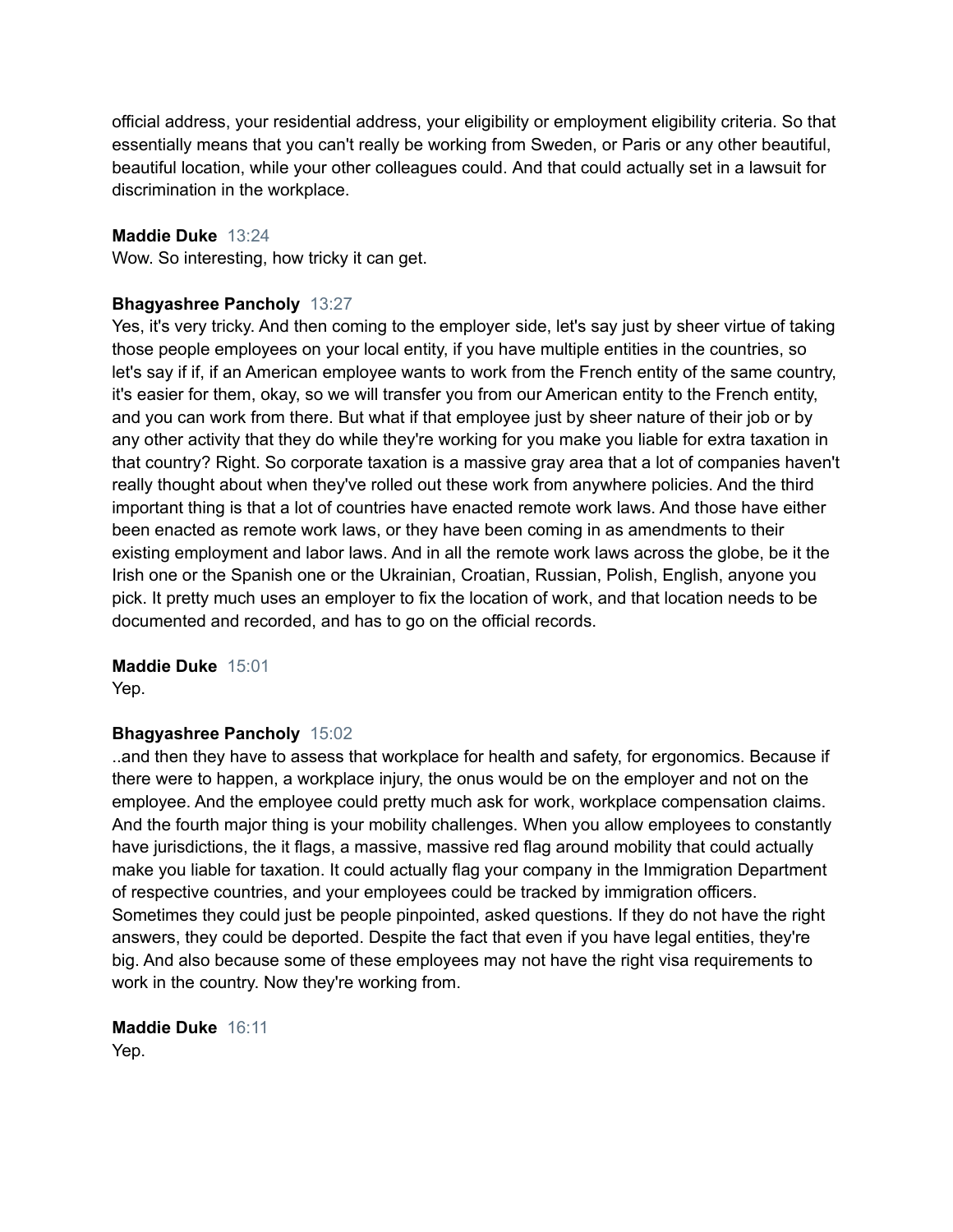#### **Bhagyashree Pancholy** 16:12

...so all of this is, all of this is navigable, definitely you can do that. But it's a massive hurdle. And the smallest of the loopholes could actually land you into big trouble. And that is the reason why I pretty much say that before you roll out your work from anywhere policies, you should speak with an employment lawyer, a tax consultant, and mobility consultant, and see if you are actually falling in any of these loopholes.

# **Maddie Duke** 16:41

That's really interesting. Like we've spoken in a previous episode to Andrea Carlon, about compliance issues mainly to do with things like false self-employment or misclassification of workers. But it's so crucial, you're making such a great point here that there are other hurdles to do still kind of to do with legal compliance, that businesses need to find ways to navigate that are going to work for what they're aiming for. So it really highlights that there's always work to do and you know, your consulting business, All Remotely is one resource that can help people help businesses navigate that. Do you have any examples of some of these other compliance, or legal issues that are out there that that companies or employees or even freelancers are experiencing?

# **Bhagyashree Pancholy** 17:40

So again, you know, coming back to I think, Andrea's session of misclassification, that's actually a burning pain point. I would say 99% of the existing remote companies who've been remote for so many years, and we've heard that head of remote and head of people talk about how beautiful their companies and how they, how they value their remote employees and build up company cultures and stuff like that, most of them are actually misclassifying their workers. And a lot of people think that misclassification only happens when you know when you have the ABC checklist, which pretty much says that you how you review their performance, or how do you, you know, if they are full time workers, or if you promote them on the basis of their performance and stuff like that. That is not the only checklist you need to comply with when you are misclassifying. Or if you want to check if you're misclassifying. Something as simple as taking these people or paid team retreats could actually make them liable, as I mean could actually make you liable for misclassification lawsuits. And it could essentially say that these are not contractors, but employees because nobody takes contractors on paid team retreats, you only take your employees. Another thing is providing them equity and stock options of your company. That's again, classic misclassification case. Um, giving them paid time off. Or, you know, these health insurance plans or offering them maternity and paternity leaves or you know, any of those benefits is, again, misclassification. And something very interesting that a lot of people don't know and I really want to go and record for the first time ever, apart from all my consultancy sessions. So this is like the first time I'm actually putting this out in the public forum. If you have, like a lot of companies do believe that we are hiring full time long term contractors. So they do advertise the roles as full time long term contractors in many countries across the globe, especially in the European Union, which is a very tricky region to navigate, and very, very strict labor and employment laws. If you have people who are working for you as contractors for more than one year, they acquire the same rights as that of the employee. And then they have to be taken on board in a separate contract. As employees, they no longer remain contractors for you.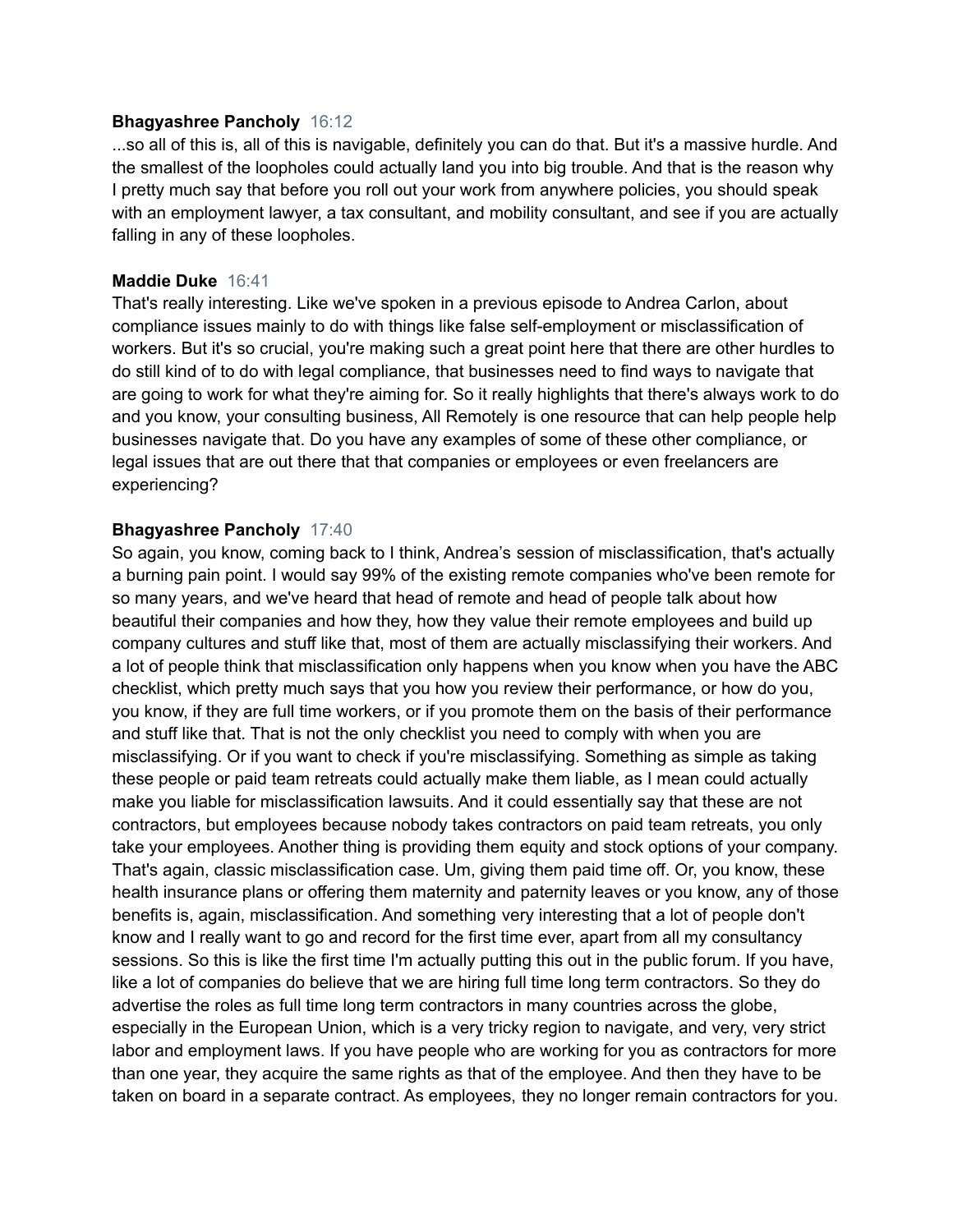And the other way you are also misclassifying is even if you do not have them working for you for one year, but under the same contract agreement, you provide them new or additional tasks to perform, then again, you're misclassifying them, and they are employees and not contractors. So if they are a contractor, every time you give them a new task, you have to draw up another contractor agreement.

# **Maddie Duke** 20:34

Yeah. I mean, thank you for sharing that with us and making this your forum to go public with this information. Yeah. What do you think that on the one hand employers, but also employees or candidates can do to better understand their rights and responsibilities with all of this?

# **Bhagyashree Pancholy** 20:57

Definitely reach out to me at All Remotely, I do that, but there are beautiful resources available on the internet. I know Lano has a lovely blog where they have mentioned this. And you should definitely check out Lano's blog for this. They have, so there's a checklist, it's actually called the ABC checklist. It was a checklist that was provided by the Supreme Court of California, in Uber versus Lyft. case. And that was essentially replicated in part or in full by the British courts recently in again, a different case by you. And it came out as IR35. Of course, that's another thing in the UK that you can check into. So if you are actually checking any of the block in that checklist, you are an employee, you should immediately go to your, I want to say employer, but that's not the right term, the company for whom you're working, and tell them that see, I'm being misclassified, what do you want to say? And sometimes I do understand that people don't want to be employees, they want to be contractors. So even if you want to do that, clear it up between the person who has actually who's providing you work, and you know, of course with your company, or if you're an individual doing it and make it clear so that none of you are at risk or none of you run into some legal or tax trouble later on.

# **Maddie Duke** 22:29

Yeah. And I yeah, great advice. And I mean, as someone who's worked both as an employee and as a freelancer, there are, you know, there is such a difference. It's such a different relationship. And it's not just in terms of the interpersonal relationship with the client and the worker, but yeah, when it's an employee, you get that, yeah, you're getting benefits and you're getting taken care of in a certain way, and...

# **Bhagyashree Pancholy** 22:57

….absolutely, you know, because Maddie, I see that a lot of people who are being misclassified, they're just being fired, they have no real job security. And when you put in so much hard work for the person who's you know, employed you or who's making you work for their company, it's dignity of labor. It's basic human right, it's basic respect and courtesy, they should be rewarded for their time, energy and hard work. And this is how you do: you just don't fire them. Of course, you have a lot of legal protection around it. So if you do prove it to the court of law that you were misclassified, you can receive redundancy claims, you have so much legal protection, or for that to happen you yourself first need to know if you will be misclassified or not.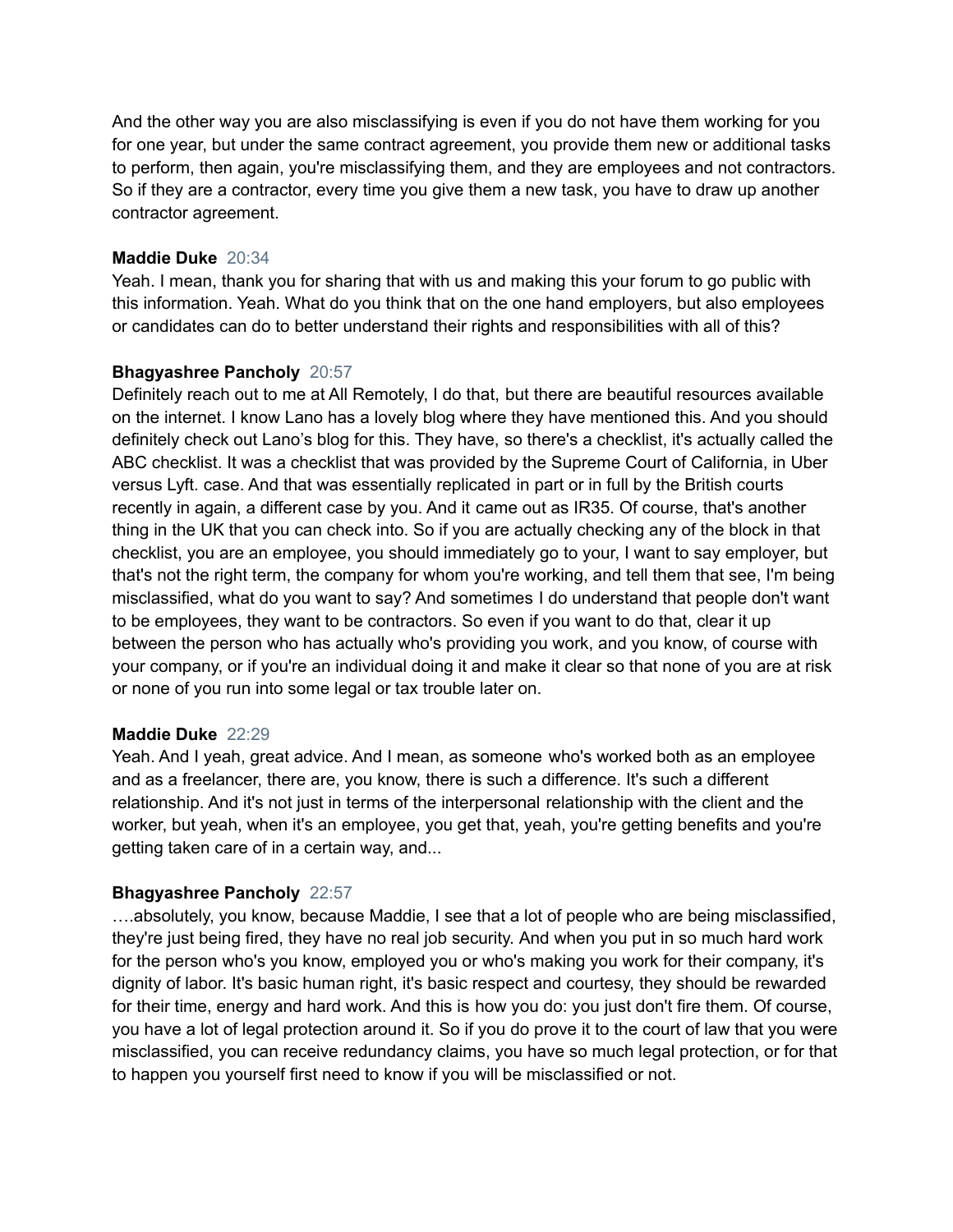#### **Maddie Duke** 23:51

Lano makes it easy to hire the best talent on the planet. Companies of any size can hire and pay employees in more than 150 countries, backed by a network of top employers of record Lano takes care of compliant contracts, local tax law and international payments. From full time to freelance the Lano platform has everything you need to grow your global team. Find out more at lano.io

Would you say that independent contractors or freelancers are the only people that can truly work from anywhere?

# **Bhagyashree Pancholy** 24:32

No, nobody could. I wish we lived in a world where people could just have jurisdictions and work from anywhere and everywhere. I would have been the first person to pack my bags and be on that plane. But unfortunately, the countries and their taxation rules are such that we cannot. Now coming back to these freelancers and independent contractors who essentially are in charge of their own taxes. Now when you are in charge of your own tax, you can pretty much work from the country where you are actually eligible to work from. But then again, if you move out of that country into another country without the right legal, you know, criteria eligibility criteria to work from that country, you are at risk of being taxed in that country and possibly deported. So if digital nomads, you know, generally have been guilty of doing this. And yeah, and "Bali Exodus", this is what I want to call that situation, or I think Bali Exodus was I think the name that was given to what happened in Bali last year was that a lot of Instagram influencers dropshippers digital nomads left from Bali, right, and they were living in Bali on tourist visas, and they were earning money. So when the pandemic struck, all of those were acquired by their immigration department, the Indonesian immigrant officials, slapped with heavy fines and deported. And this essentially was termed as the "Bali Exodus". And it's an important thing to remember that even if you're not even allowed to work... in certain countries, you may not become a tax resident, if you do not match the eligibility criteria of let's say, three to six months of staying there and earning money. But just because you are on a tourist visa and you're earning money in a different country, you could be in trouble. Of course, some of these have been relaxed by the digital nomad visas, or a lot of countries have brought in like...

# **Maddie Duke** 26:40

...yeah, we wanted to mentioned that; Portugal, Estonia. Yes, we actually spoke to Alex Wellman from a residency as well, he's in part rolling out that program in Estonia. So yeah, lots of countries are starting to adapt.

# **Bhagyashree Pancholy** 26:56

Yes. So these digital nomad visas would solve this problem, in part, but here's but not all of those digital nomad visas would actually safeguard you from tax from being taxed in the country. Some of them would. Again, it also depends on what kind of tax treaty your country and that country has. So sometimes countries have double taxation treaties, which would actually slide above the digital nomad visas. So it's again, it's not like tomorrow, I want to wake up and I want to work from Iceland, or Bermuda, that is, actually those two countries are offering digital nomad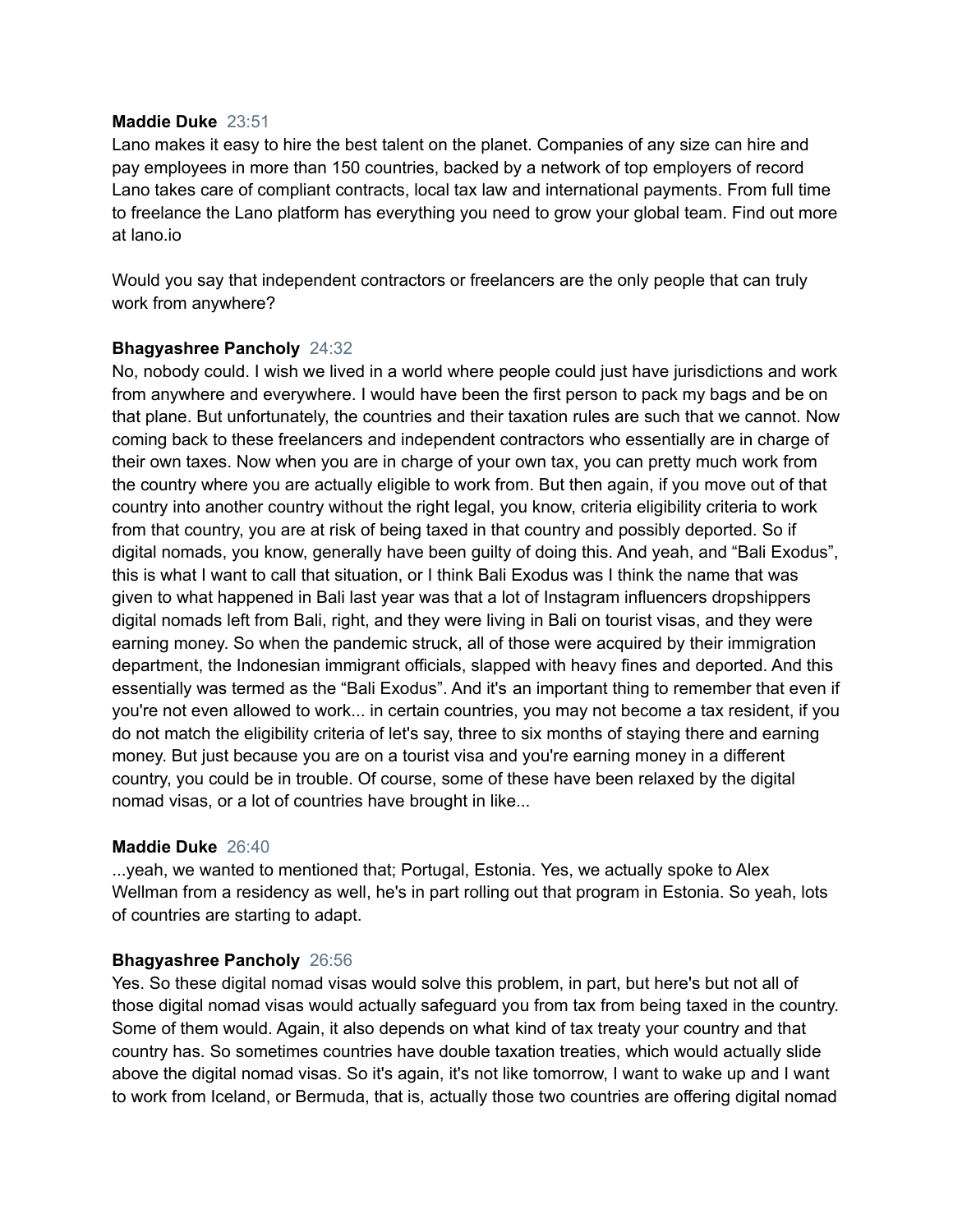visa, but I have to actually speak with my mobility consultant and tax consultant to see if I could do that or if I'm at the risk of being double taxed.

**Maddie Duke** 27:45 Yep.

**Bhagyashree Pancholy** 27:47

So it's not easy.

# **Maddie Duke** 27:48

Wow, there's so much it's so I mean, I kind of knew the answer to my own question there. Because I know that you can't just work anywhere, you know, you have to have permits, as someone who's already moved to another country, I've gone through that in one country, and even just navigating one country's immigration office is difficult to put it lightly.

# **Bhagyashree Pancholy** 28:10

Of course. I mean, the lawmakers have never made it easy. I received so many people and their arguments around the fact that other lawmakers should have made it easier. I was like, yes, if it was so easy, because if you don't pay tax, how does your country develop infrastructure that is always taxpayers money, so the tax can't go anywhere.

# **Maddie Duke** 28:32

Yeah. And hence something like the yeah, Bali Exodus. I mean, I hadn't actually heard about that. But that's, yeah, that's something I think of, you know, with with digital nomads, and yes, it's a dream for some people to go and work somewhere like Bali or, you know, Southeast Asia or wherever they might be attracted to, but it's just not quite so simple. And it is important to be aware of these things. So what about things like other kinds of insurance, and maybe workplace injury when people are working from home as an example? How does that come into this?

# **Bhagyashree Pancholy** 29:10

So like I said, all these remote work laws have actually made it mandatory for employers to assess the employee's place of work that could be home, that could be the co-working space or somewhere else that they want to work. I don't think that people would be wanting to work eight hours a day from a beach at a park, as projected in the pictures, are pretty much either they would work from co-working spaces or from their own home. So all of those spaces need to be assessed for injuries for health and safety. And that's by law. Even when these remote work laws weren't, weren't enacted. So before 2020, a lot of countries had this provision in their employment laws. So it's not something that was just created last year. Of course, these laws were created to further enhance the rights of teleworkers and flexible workers. But most of the laws or most of the clauses in those laws were in their local labor and employment laws as such. So this has become very, very important because workplace injury last year, I mean, there was like over 200% increase in workplace injuries, and workplace injuries not only lead to a lawsuit and compensation claim, but most importantly, employers lose out on talented individuals. There was a case that I worked on, and it was around a woman who was stabbed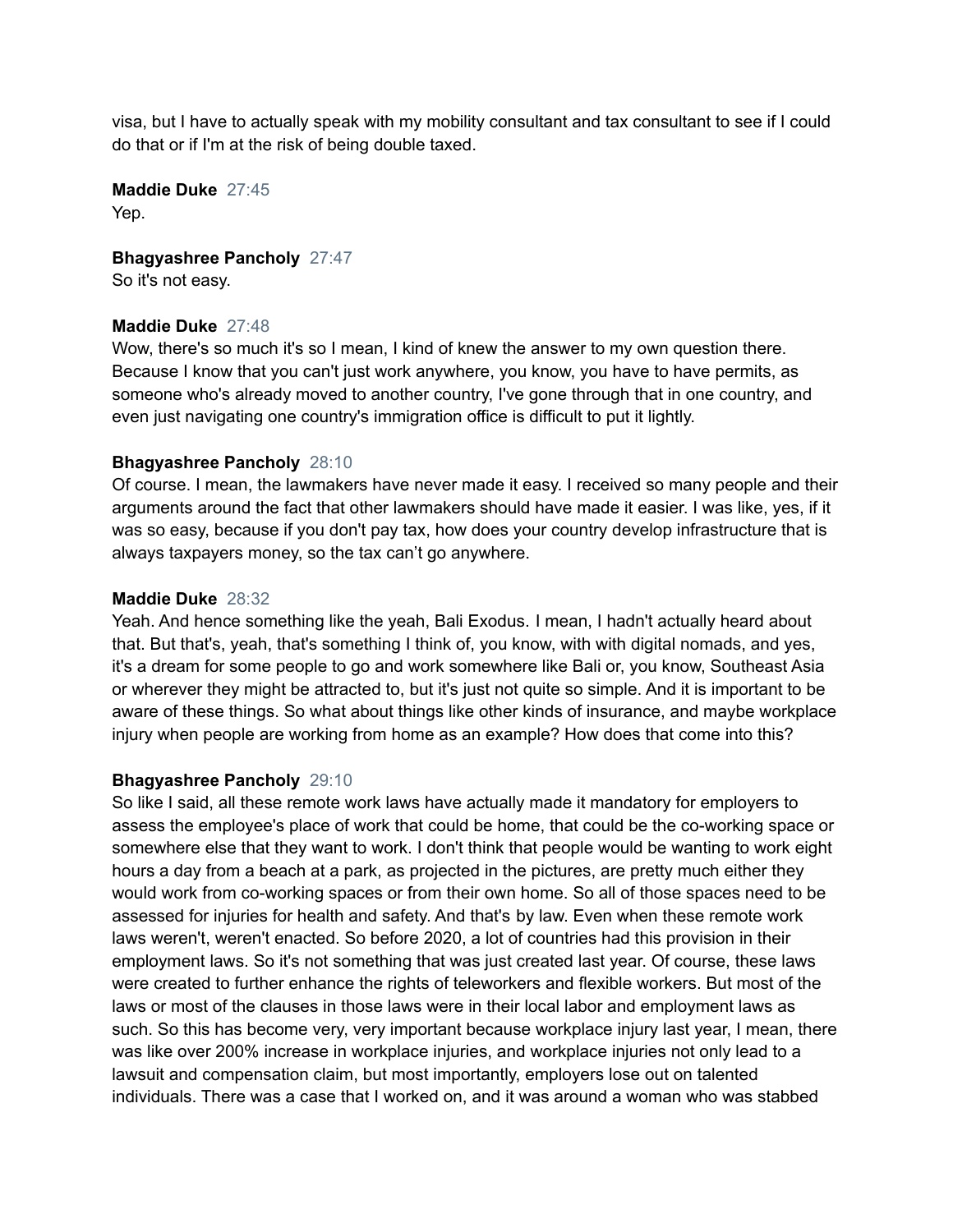from her basement while working from home. And the company said that while she was working from home, she wasn't in the "workplace" workplace. So if she is stabbed, it means that I mean, we don't have any liability. And it went to the court of law. And the judge ruled out that even the fact that she was working from a basement office for you makes you liable for that workplace injury, and our children would receive the compensation. So it was I know, it was a very sad incident, but it was a landmark judgment. And then in 20, I think it was, it was in 2019, December, Zurich court ruled that the employers would need to pitch in part of the utilities bills and even rent if an individual is working from home. So it makes it all the more tricky because utilities, and you know, pitching in the utilities bill is okay, you can pretty much make up. But how do you calculate rent? It's very tricky.

# **Maddie Duke** 31:55

And especially if maybe there's more than one person in that residence working from home for different companies.

# **Bhagyashree Pancholy** 32:02

Absolutely.

# **Maddie Duke** 32:03

Yeah. I mean, that's obviously a very tragic example. But it does lead to a well, it's tragic, it's a thing that happens around the world that people do sometimes live in unsafe homes.

# **Bhagyashree Pancholy** 32:19

And more often than not all of us don't have the luxury to live in huge suburban houses. Most of us are living with other flatmates in this area.

# **Maddie Duke** 32:30

Yeah. And so, yeah, like, does, does the employer have a responsibility to ensure a person isn't living in a domestic violence situation or working in that environment?

# **Bhagyashree Pancholy** 32:44

Exactly. So you know, I would quickly want to state one more thing. So the UK laws have now, I mean, the guidelines have come out that the British employers need to keep, you know, keep a track on the signs of domestic abuse and intervene before something nasty happens. It's a beautiful law. But it's so tricky. It's such a fine line to tread because at one point, you are just being cautious, you're being caring towards your employees. On the other hand, somebody could just say that you, you know, are invading my private space.

**Maddie Duke** 33:22 Absolutely. Yes. Wow.

**Bhagyashree Pancholy** 33:22 It becomes all the more tricky. Yeah.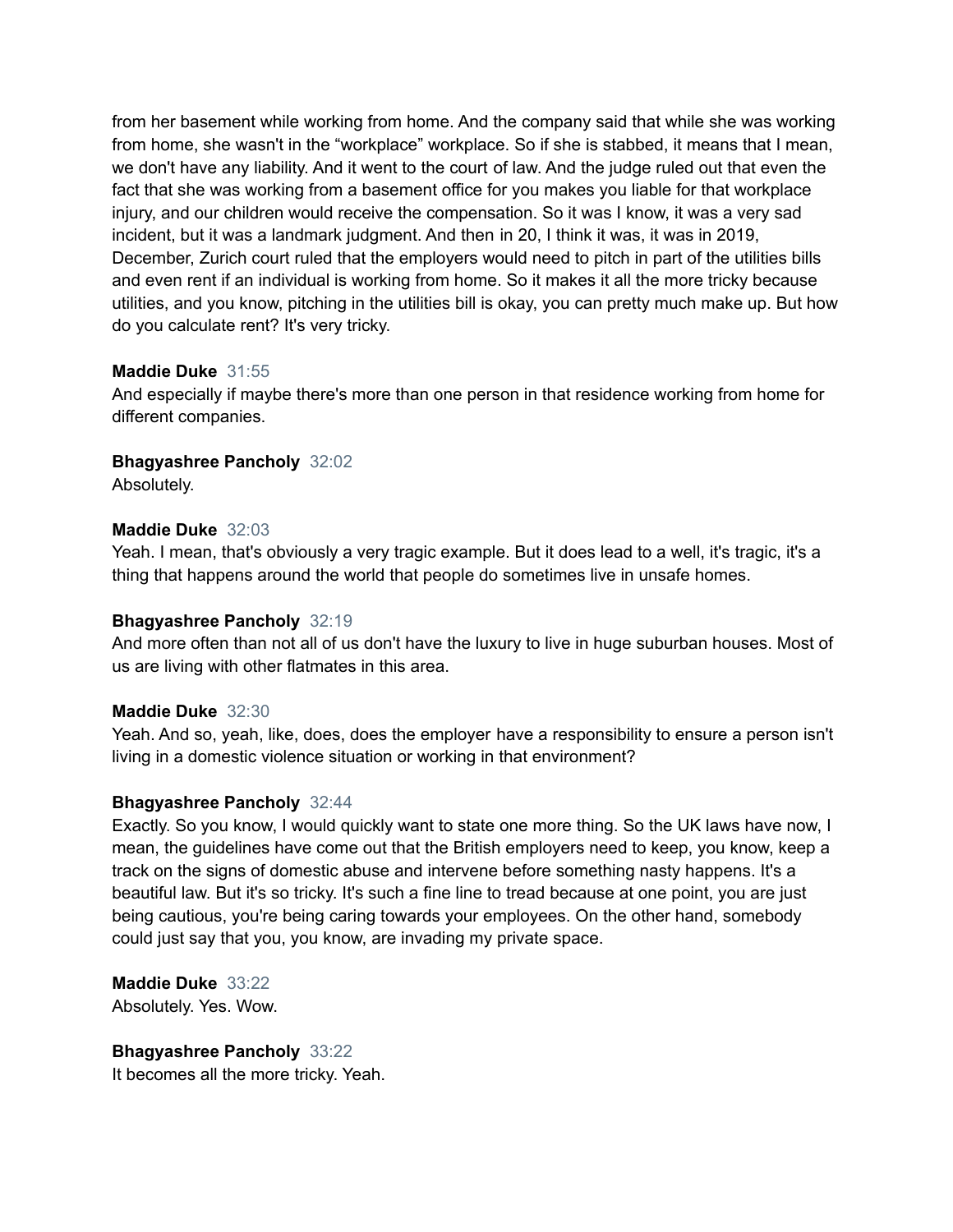#### **Maddie Duke** 33:25

And then I could just imagine all the training that needs to go into training the right people to recognize those signs.

# **Bhagyashree Pancholy** 33:33

Absolutely. And it's very tricky, because a lot of people are now basing their hiring, a lot of companies have now moved to hiring remote workers. And they're basing their hiring decisions on personality based tests, like Meyer Briggs, which is one, not a validated test, shouldn't be used, two, a personality-based test could never ever help you understand if the person has the abilities to work remotely or not. Because you know, and then thirdly, I personally feel that it actually sets in an unconscious bias because you know, if somebody is an introvert or an extra word, the general perception is that introverts are more suited to work remotely. And extroverts can't work remotely. I am an extrovert, and I've been working remotely fine for nine years. So that unconscious bias does set in.

# **Maddie Duke** 34:26

Yeah, and I can imagine that well, obviously not in an ideal situation. But I could also imagine if a home office assessment, like an ergonomic assessment of someone's space is included in the recruitment process, that there could also be some biases there. Like if this person is living in a space that isn't, like that requires a bit of a bit more of an investment in their setup.

# **Bhagyashree Pancholy** 34:57

Absolutely,

# **Maddie Duke** 34:58

...it might be two equally appropriate candidates and one already has the perfect setup and assistance with that, like, how do you stop that from swaying the judgment?

# **Bhagyashree Pancholy** 35:07

Yes, absolutely it, I think it would come up definitely. Because the employers would want to ensure that they don't, they won't have to spend a lot of money assessing and providing the necessary equipment to an individual when they work from home. And this is what essentially they would be doing, they would perhaps very subtly assess a candidate's workspace, of course, after do, you know, permission by them. And then I think that would definitely weigh in. So here, this guy's radiator is too close to the table. Oh, he could just injure himself, oh, this guy, he doesn't have a radiator till like three feet near his desk. So why not go ahead with this guy, because then we don't have to break down his apartment and move the radiator. So I mean, all sorts of things could come up. And this is I think, yes, Maddie you brought up a very interesting thing, this would definitely come in definitely.

# **Maddie Duke** 36:04

Yeah. Oh dear. So what can but what let's start with who's doing it right, like other other companies that are already doing this right, and using the right tools and resources that are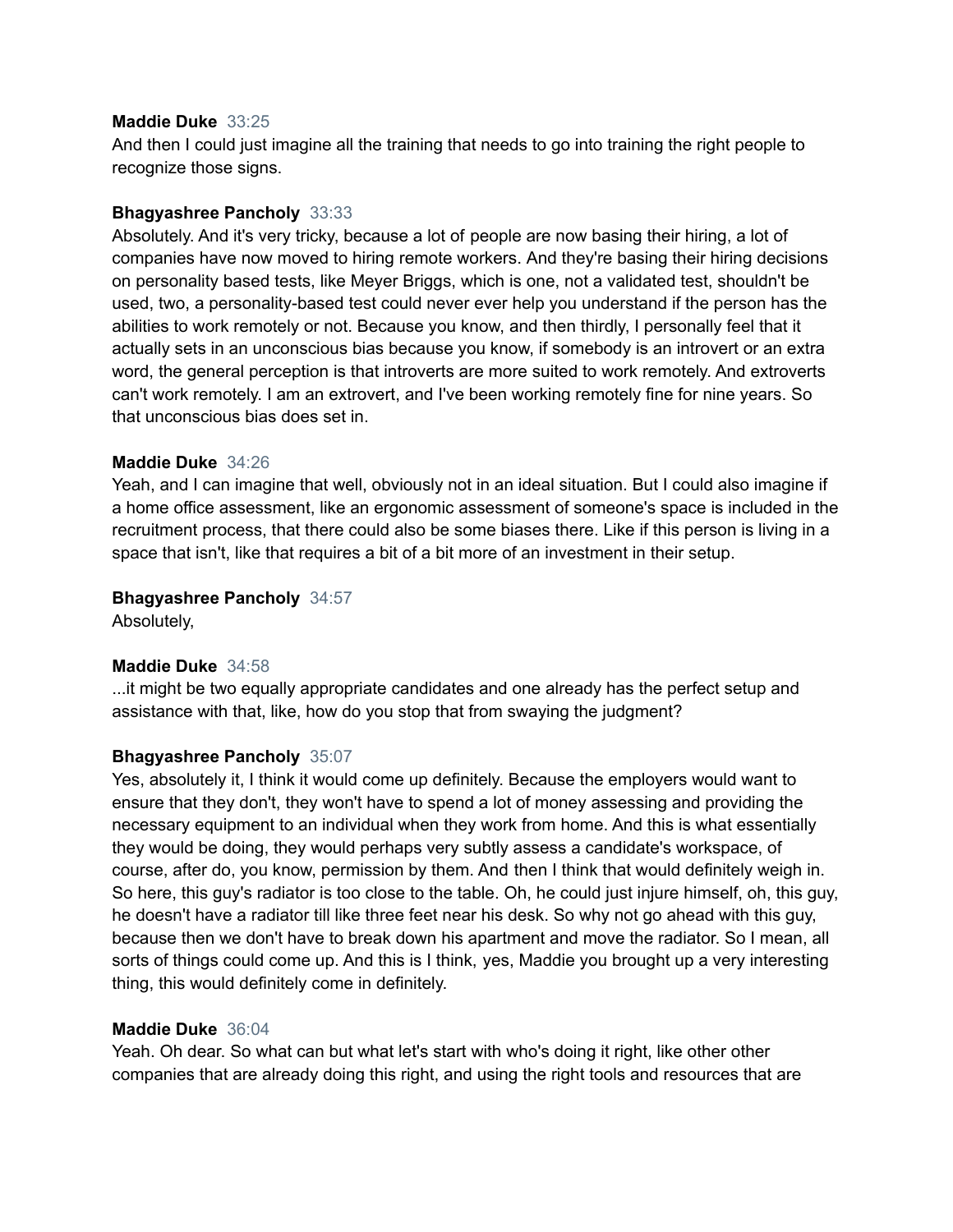available to overcome these hurdles to actually achieve, like legally compliant working from working remote working policies and procedures?

# **Bhagyashree Pancholy** 36:28

Yes, actually, a lot of these large MNC (multinational companies). So you know, again, I would like to say that what we're doing right now is not actually true remote work, it's just, it's remote work induced by a pandemic, it's an emergency situation. It's an emergency style of work that we have all adopted. But in order for remote or hybrid, or work from anywhere, or work from home, whatever you want to call it, to work, right, it has to be a more strategic, well thought and planned approach, in order for it to be sustainable. And it's not new, what we're doing right now, it's not new, all the large MNCs have been doing it. So name it, IBM, Google, Facebook, Dell, HP, a lot of pharmaceutical companies, NASA, classic example of remote workers, militaries across the globe, because you know, the bosses are sitting in one place, and they're fighting wars in like some corner of the world or in the country, classic leadership, or remote leadership example. So they've been doing it for many, many years. And a lot of these large MNCs have actually got it right. They comply fully with the laws, they provide the right setup and equipment, they treat their employees. Facebook was recently shamed for saying that they would actually cut down on salaries if their employees decide to move out of San Francisco. But that's okay, this localized salary approach is very doable. It's something that is also the right approach to do. Because in some countries, thet governments would also be capping salaries. So the fact that if you're sitting in a country, let's say somewhere, I'm not going to name the countries, but if you're sitting in a different country, and if you're earning New York or San Francisco base salaries, your government, essentially, because to maintain the social equity in the country, that would cap your salaries.

# **Maddie Duke** 38:25

Really? Interesting.

# **Bhagyashree Pancholy** 38:26

Yes. So in these countries, you know, the localized salary approach is actually the right approach.

# **Maddie Duke** 38:36

As someone who's worked across such a number of different countries, and you're familiar with the job markets in different countries, have you seen major differences in the remote work environments between India and say, North America? Or, you know, the UK, for example?

# **Bhagyashree Pancholy** 38:54

Yes, massive. So India, India still thinks that a lot of roles that could be remote are either development or social media or you know, content writing roles. And of course, just because you're remote, you will not be paid well in India. That's the bitter truth here. But I used to think that the US has really adopted well done remote work, and there are actually companies based in the US who are offering flexibility and telework, and they're paying them at par with their in-house colleagues. But recently, I have started to see especially in the pandemic, the